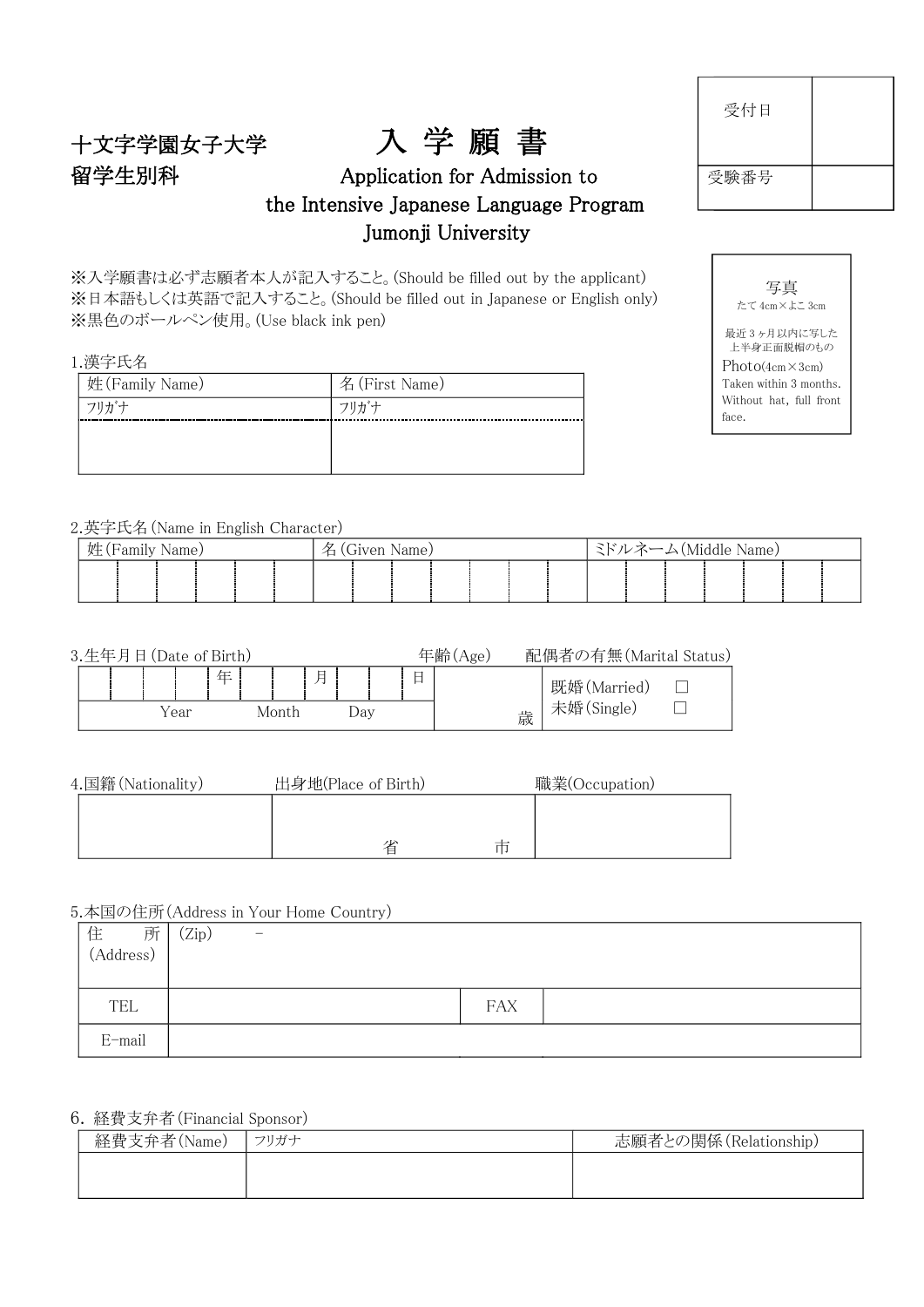### 7.学歴(Educational Background)

|                     |                | 学校名<br>(Name of School)        |   | 入学年月日<br>(Date of Entrance) |     | (Date of Graduation)        | 卒業年月日 |        | 修学年限<br>(Period) |
|---------------------|----------------|--------------------------------|---|-----------------------------|-----|-----------------------------|-------|--------|------------------|
| 小<br>学校             | Primary        |                                | 年 | 月                           | 日   | 年                           | 月     | $\Box$ | 年                |
| $\Rightarrow$<br>学校 | Junior<br>High |                                | 年 | 月                           | 日   | 年                           | 月     | $\Box$ | 年                |
| 高<br>等<br>学校        | Senior<br>High |                                | 年 | 月                           | 日   | 年                           | 月     | $\Box$ | 年                |
| 大学                  | University     |                                | 年 | 月                           | 日   | 年                           | 月     | $\Box$ | 年                |
| 専<br>門<br>学<br>校    | Vocational     |                                | 年 | 月                           | 日   | 年                           | 月     | 日      | 年                |
|                     |                | 最終学歴<br>(Last School Attended) |   |                             |     | 所在地及び電話番号<br>(Location&TEL) |       |        |                  |
| 学校名                 | School Name    |                                |   |                             | TEL |                             |       |        |                  |

### 8.語学学習歴(Language Educational Background)

#### 日本語学習歴(Japanese)

| 学校名 (Name of School) |   | 所在地(Location) |         | 入学年月日              |      | 卒業年月日                | 年·時数                |
|----------------------|---|---------------|---------|--------------------|------|----------------------|---------------------|
|                      |   |               |         | (Date of Entrance) |      | (Date of Graduation) | $(Years \cdot Hrs)$ |
|                      |   |               |         | 年 月                | 日    | 年月<br>日              |                     |
|                      |   |               |         | 年 月                | 日    | 年 月<br>日             |                     |
| 日本語能力                | 年 | 月受験           | 日本語能力試験 |                    | 級合格( |                      | 点)                  |
|                      | 年 | 月受験           | Jテスト    |                    | 級合格( |                      | 点)                  |

9.英語学習歴(English)

| 学校名 (Name of School) | 年・時数<br>(Year・Hrs) |
|----------------------|--------------------|
|                      |                    |
|                      |                    |

### 10.職歴(Employment Record)

| 勤務先                | 所在地       | 職務内容           | 期間                           |
|--------------------|-----------|----------------|------------------------------|
| (Name of Employer) | Location) | (Type of Work) | (Period)                     |
|                    |           |                | E<br>年<br>仕<br>$\sim$ $\sim$ |
|                    |           |                |                              |
|                    |           |                |                              |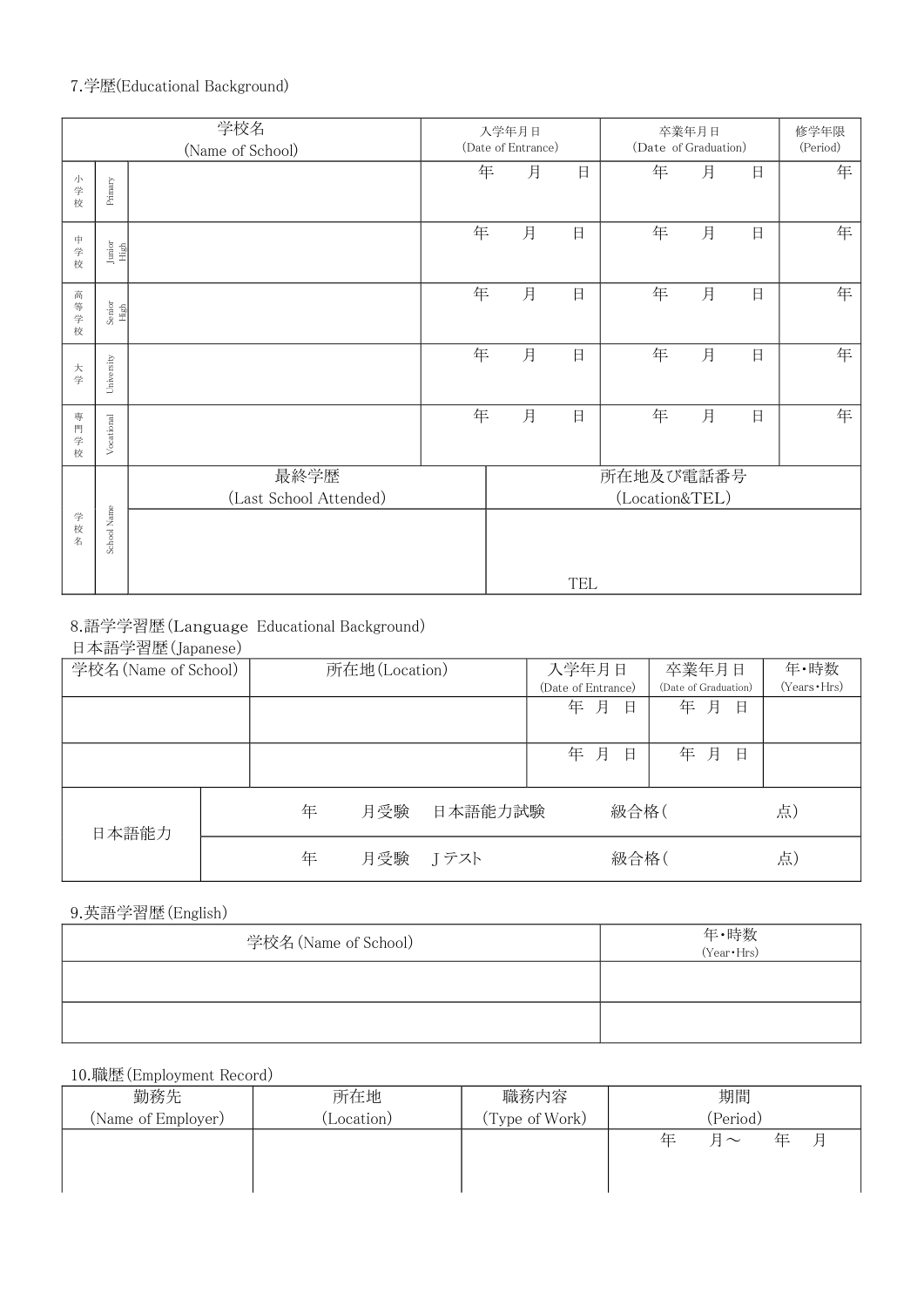#### 11.家族状況(Family)

| 氏名(Name) | 続柄<br>(Relationship) | 生年月日<br>(Date of Birth) | 勤務先又は学校名<br>(Employment or School) | 住所(Address) |
|----------|----------------------|-------------------------|------------------------------------|-------------|
|          |                      |                         |                                    |             |
|          |                      |                         |                                    |             |
|          |                      |                         |                                    |             |
|          |                      |                         |                                    |             |
|          |                      |                         |                                    |             |

#### 12.在日親族及び知人(Family and Relatives Living in Japan)

| 氏名 (Name) | 志願者との関係<br>(Relationship) | 年齢<br>Age) | 勤務先又は学校名<br>(Employment or School) | 住所(Address)     |
|-----------|---------------------------|------------|------------------------------------|-----------------|
|           |                           |            |                                    | <b>TEL</b><br>- |

#### 13.旅券番号:保持者のみ(Passport Holder Only)

番号 Passport No.



Year Month Day

| 発行年月日 (Date of Issue) |   |  |        | 有効期限(Date of Expiration) |  |   |  |
|-----------------------|---|--|--------|--------------------------|--|---|--|
|                       | 仕 |  | п<br>⊢ |                          |  | 任 |  |

| 有効期限(Date of Expiration) |  |      |  |  |       |  |     |  |
|--------------------------|--|------|--|--|-------|--|-----|--|
|                          |  |      |  |  |       |  |     |  |
|                          |  |      |  |  |       |  |     |  |
|                          |  | Year |  |  | Month |  | )av |  |

```
14.ビザ申請予定地(Location of the Japanese Embassy or Consulate General in Your Country)
```
15.過去の出入国歴(Past Entries into/Stay in Japan)

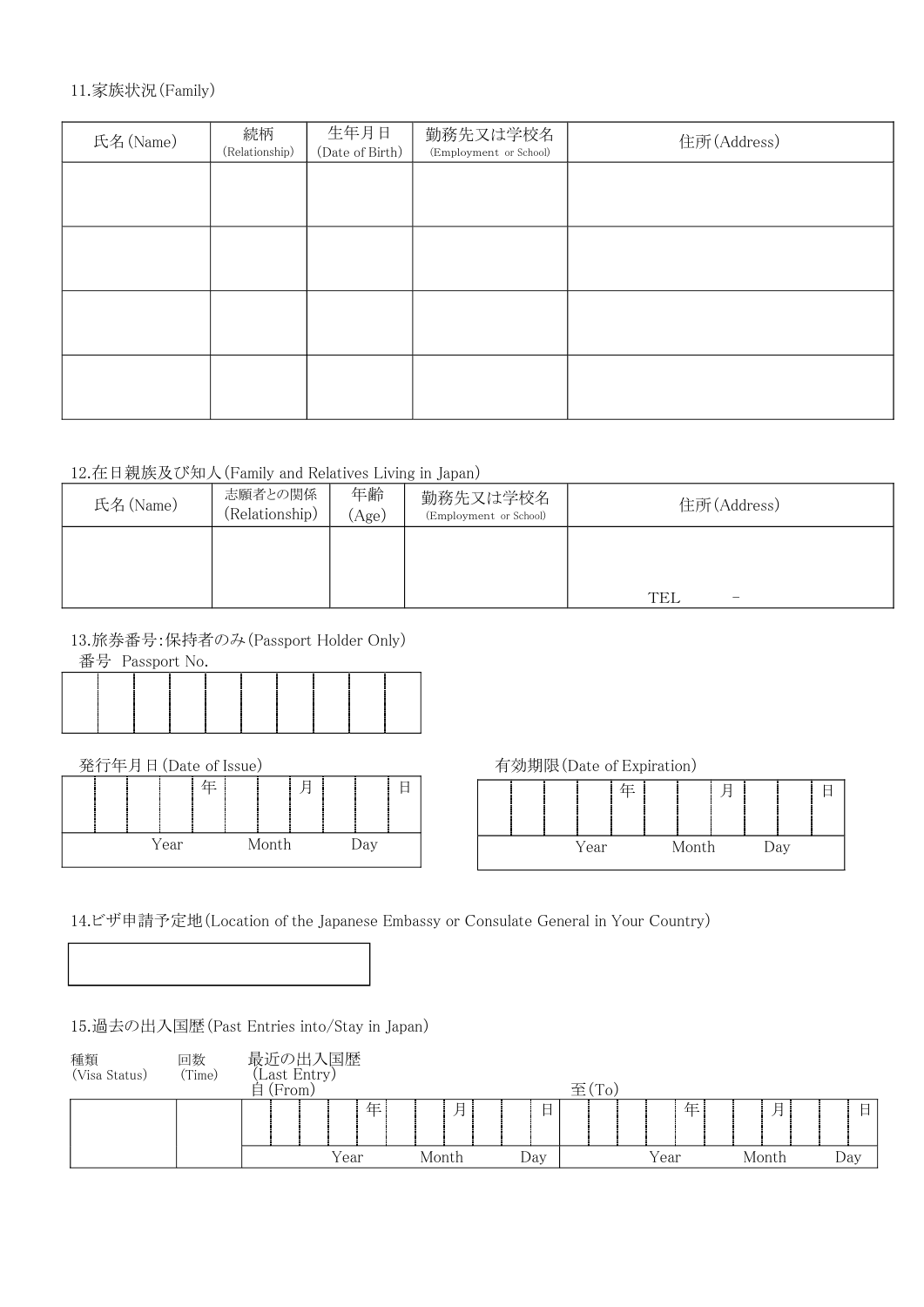$\overline{1}$ 

 $\overline{\phantom{a}}$ 

17.留学生別科修了後の進路(Plans after completing the Intensive Japanese Language Program)

| □十文字学園女子大学(Jumonji University)<br>□大学院 (Graduate School)<br>□その他大学(Others)<br>□専門学校 (Vocational School)<br>□その他の進路(Others) | □十文字学園短期大学部(Jumonji College)<br>□その他短大(Others)<br>- 1<br>□帰国(Return home) |                                                               |
|----------------------------------------------------------------------------------------------------------------------------|---------------------------------------------------------------------------|---------------------------------------------------------------|
| 専攻分野 (Field of Study)<br>□社会情報(Social and Information Sciences)<br>□法律(Law)<br>□外国語(Foreign Languages)<br>□その他(Others)【    | □経済学(Economics)<br>□教育(Education)<br>□理工(Science & Engineering)           | □商学(Commerce)<br>□観光(Traveling & Tourism)<br>□芸術(Music & Art) |
| 以上の通り相違ありません。(I declare the above to be true and correct.)                                                                 |                                                                           |                                                               |
|                                                                                                                            | 十時生の                                                                      |                                                               |

| 18.志願者署名欄(Applicant's Signature) | 志願者氏名               |
|----------------------------------|---------------------|
|                                  | (Name of Applicant) |
|                                  |                     |
| 日付 $(Date)$<br>仕                 | 署名 (Signature)      |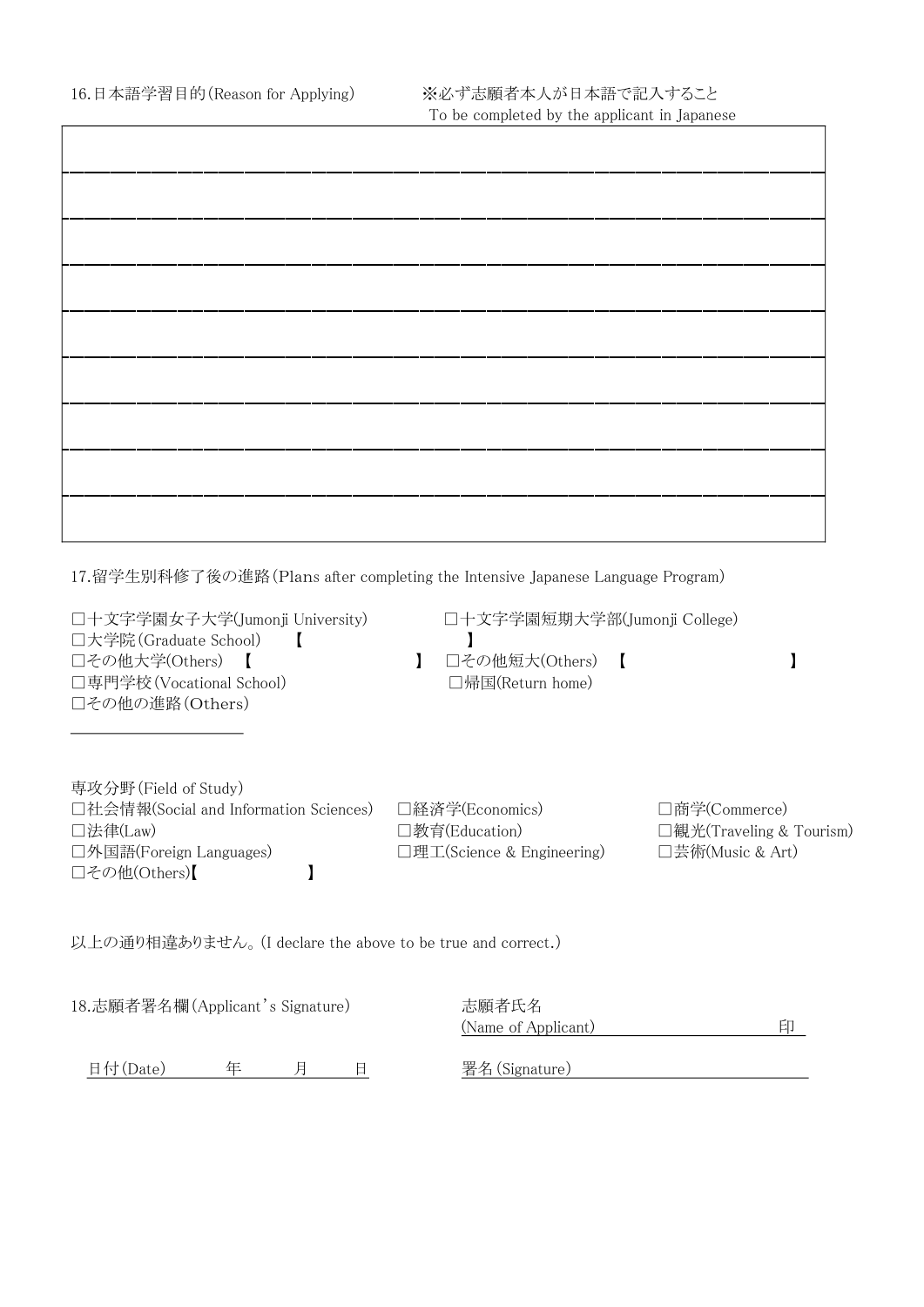# 経費支弁 書

Letter of Support

年 月 日 Year Month Day

## 十 文 字 学 園 女 子 大 学

To: President of Jumonji University

学 長 志村 二三夫 殿

Fumio Simura

#### 志願者氏名:

| (Name of Applicant) |
|---------------------|
|---------------------|

| 国             | 籍: |                 |                |  |
|---------------|----|-----------------|----------------|--|
| (Nationality) |    | (Date of birth) | Year Month Day |  |

私は、上記の者の経費負担者として、学生本人が日本に留学することに同意します。 私はまた、上記の者が留学を許可された際には、本人の行動と金銭上の義務に関する問題

についても一切の責任を負います。

また、在学中における不測の事態(入院や事故など)における緊急措置については、貴学 に委任します。

I agree, as the person responsible for finance, to the above mentioned applicant's going to Japan for study.

 I shall also assume all responsibilities for her behavior with the guarantor after the above student has been admitted to Jumonii University.

 In an emergency (entering hospital, accident, etc.), I will entrust all the measures to Jumonji University and I will never make a claim for damages to Jumonji University.

| 経費負担者氏名:                                      | 印               |      |       |     |
|-----------------------------------------------|-----------------|------|-------|-----|
| (Full name of person responsible for finance) |                 |      |       |     |
| 住<br>所:                                       |                 |      |       |     |
| (Address)                                     |                 |      |       |     |
| 電話番号:                                         | 生年月日:           | 年    | 片     | 目   |
| (Telephone No.)                               | Date of birth   | Year | Month | day |
| 職業(詳細に):                                      |                 |      |       |     |
| Occupation (in detail)                        |                 |      |       |     |
| 勤務先住所:                                        | 電話番号:           |      |       |     |
| (Office Address)                              | (Telephone No.) |      |       |     |
| 学生との関係:                                       |                 |      |       |     |
| (Relationship)                                |                 |      |       |     |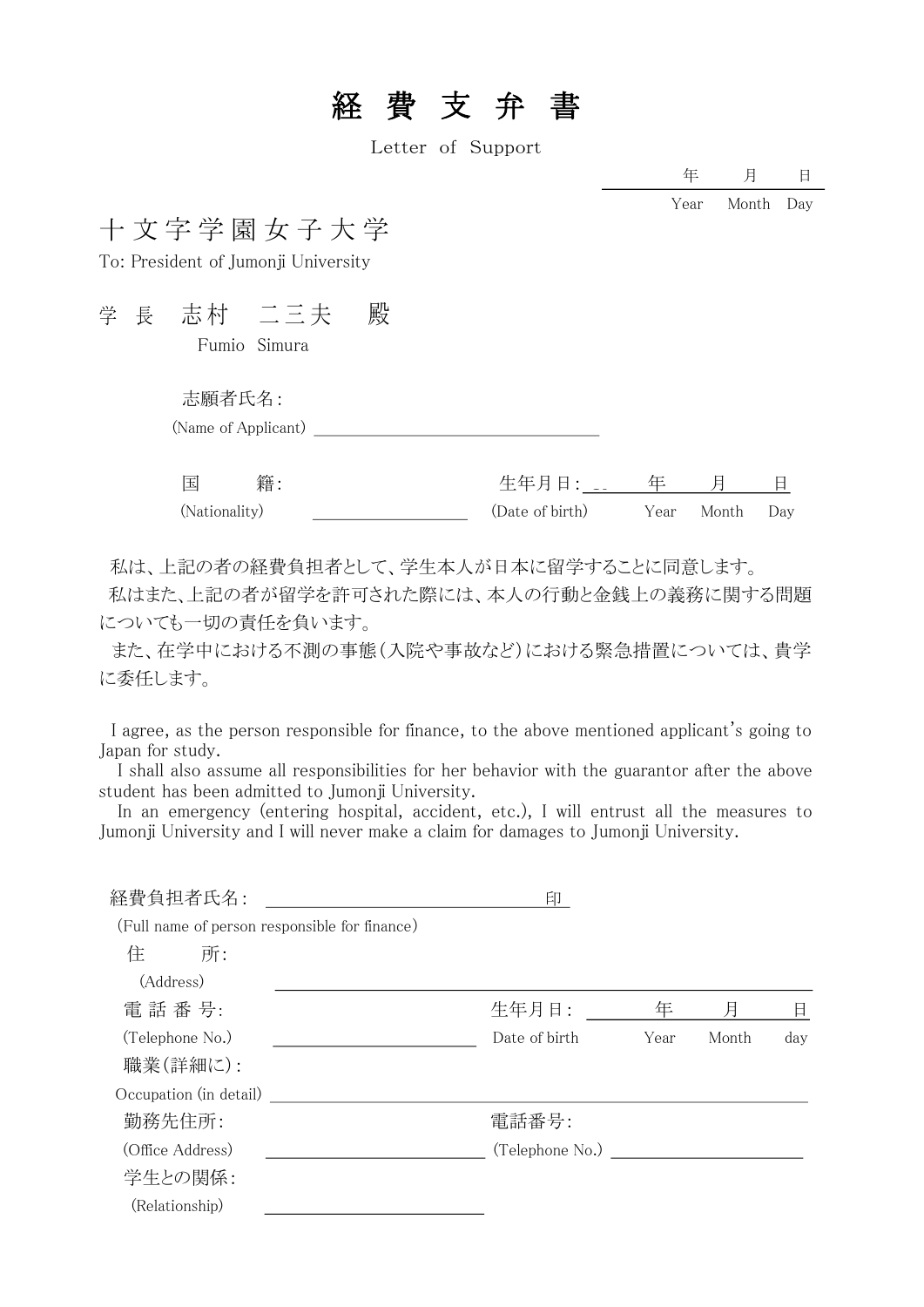健 康 診 断 証 明 書

\*受験番号

Certificate of Health

|                              |                |                                                                   |                   | *は記入しないで下さい。                                                                  |     |
|------------------------------|----------------|-------------------------------------------------------------------|-------------------|-------------------------------------------------------------------------------|-----|
| 氏名                           |                |                                                                   |                   |                                                                               |     |
| Full Name:                   |                |                                                                   |                   |                                                                               |     |
| 生年月日                         |                |                                                                   |                   | 国籍                                                                            |     |
| Date of Birth :              |                | $\text{F(Year)}$ $\text{H}(\text{Month})$                         | $\boxminus$ (Day) | Nationality :                                                                 |     |
| 現住所                          |                |                                                                   |                   |                                                                               |     |
| <b>Present Address:</b>      |                |                                                                   |                   |                                                                               |     |
|                              |                |                                                                   |                   |                                                                               |     |
| 1.身長(Height):                | cm             |                                                                   | 2. 体重(Weight):    | kg                                                                            |     |
| 3. 視力(Eyesight): (R)         |                | (L)                                                               |                   | 4. 矯正視力(With Glasses): (R)                                                    | (L) |
| 5. 血圧                        | 最高             |                                                                   | 最低                |                                                                               |     |
| (Blood Pressure) : Sys.      |                | MmHg                                                              | Dia.              | MmHg                                                                          |     |
| 6. 検尿                        |                | タンパク                                                              |                   | 糖                                                                             |     |
| $(Uninalysis)$ :             |                | (Protein):                                                        | $+$               | $(Sugar)$ :<br>$^{+}$                                                         |     |
|                              |                |                                                                   |                   |                                                                               |     |
| 7. X線撮影                      | 直接             | 間接                                                                |                   |                                                                               |     |
| $(X - Ray)$                  | $\Box$ Direct  |                                                                   | $\Box$ Indirect   |                                                                               |     |
|                              |                |                                                                   |                   |                                                                               |     |
|                              |                |                                                                   |                   |                                                                               |     |
|                              |                |                                                                   |                   |                                                                               |     |
| X 線所見                        |                |                                                                   |                   |                                                                               |     |
|                              |                |                                                                   |                   | (Please comment on condition of applicant's lungs, giving date of test.)      |     |
|                              |                |                                                                   |                   |                                                                               |     |
| 8. 既往症                       |                |                                                                   |                   |                                                                               |     |
|                              |                | (Please indicate past illness of applicant)                       |                   |                                                                               |     |
|                              |                |                                                                   |                   |                                                                               |     |
|                              |                |                                                                   |                   |                                                                               |     |
| 9. 診察の結果、志願者の健康状態は次の通りである。   |                |                                                                   |                   |                                                                               |     |
|                              |                | I diagnose that the applicant's health and physical condition is: |                   |                                                                               |     |
| 優…口                          | 良…口            |                                                                   | 可…口               | 不可…口                                                                          |     |
| Excellent                    | Good           | Fair                                                              |                   | Poor                                                                          |     |
| 10. 志願者の健康状況は日本留学に支障がないかどうか。 |                |                                                                   |                   |                                                                               |     |
|                              |                |                                                                   |                   | Do you think the applicant's condition is good enough for her study in Japan? |     |
| 可…口                          | 不可…口           |                                                                   |                   |                                                                               |     |
|                              |                |                                                                   |                   |                                                                               |     |
| Yes                          | N <sub>o</sub> |                                                                   |                   |                                                                               |     |
|                              |                |                                                                   |                   |                                                                               |     |
| その他特記事項<br>$1\,1$ .          |                |                                                                   |                   |                                                                               |     |
| (Any other remarks)          |                |                                                                   |                   |                                                                               |     |
|                              |                |                                                                   |                   |                                                                               |     |
|                              |                |                                                                   |                   |                                                                               |     |

診断の結果上記の通り相違ないことを証明します。

注):応募の日から3ヶ月以内の診断でなければならない。

I hereby certify the above diagnosis.

診断年月日(Date): \_\_\_\_\_\_ 検査施設名及び所在地(Institution and Address):

署名(Physician's Signature): 印

Note: Examination should be taken within the last 3 months before the application.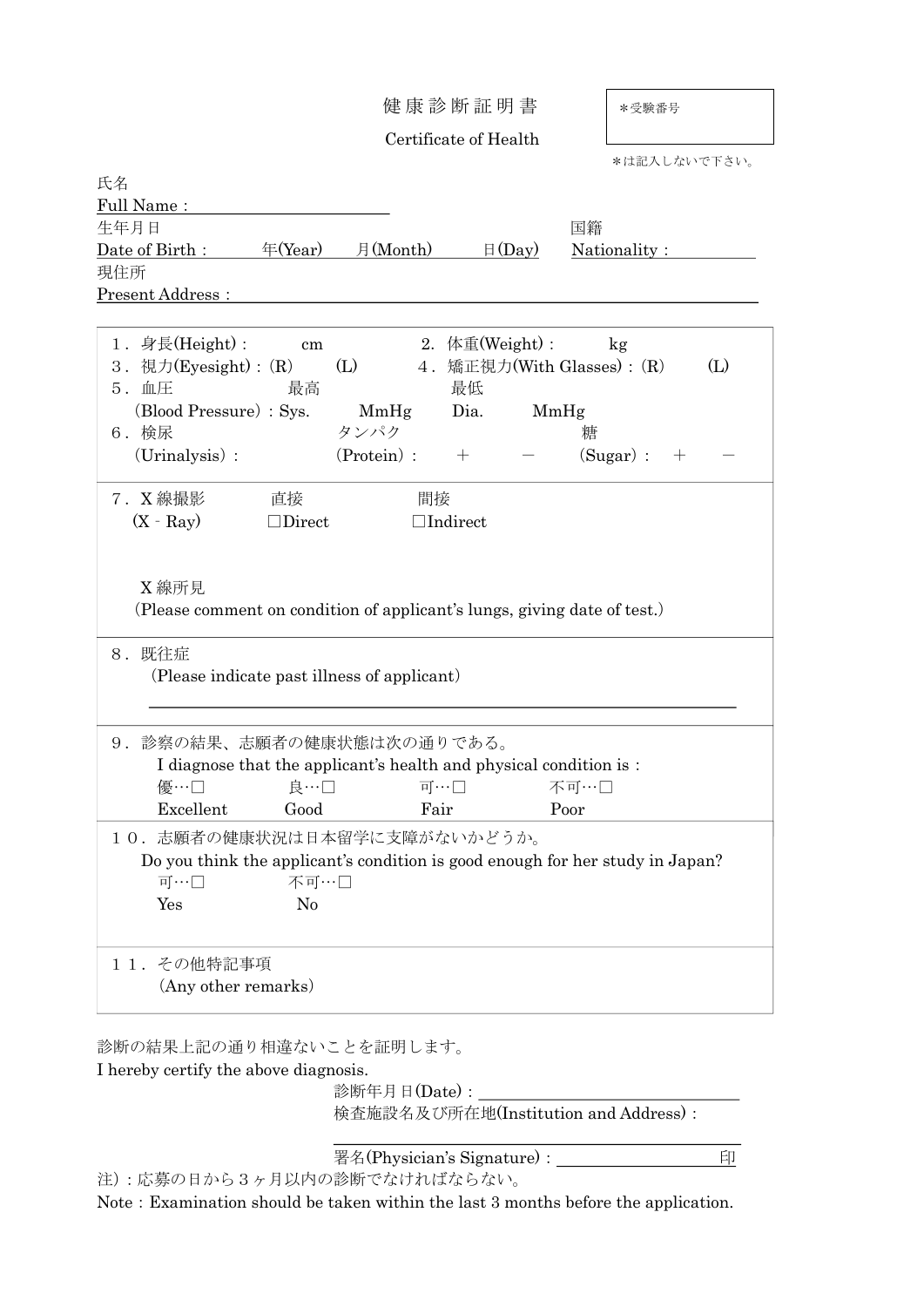履 歴 書

|           |                     |                                                                                                                                                                                                                                                                                                                                                                                                                                                                                                                                                      |                                                                                                                                                                                                                               | 性別:口男 口女    |                                                                                                                                                                                                                                      |
|-----------|---------------------|------------------------------------------------------------------------------------------------------------------------------------------------------------------------------------------------------------------------------------------------------------------------------------------------------------------------------------------------------------------------------------------------------------------------------------------------------------------------------------------------------------------------------------------------------|-------------------------------------------------------------------------------------------------------------------------------------------------------------------------------------------------------------------------------|-------------|--------------------------------------------------------------------------------------------------------------------------------------------------------------------------------------------------------------------------------------|
|           |                     |                                                                                                                                                                                                                                                                                                                                                                                                                                                                                                                                                      |                                                                                                                                                                                                                               |             |                                                                                                                                                                                                                                      |
|           |                     |                                                                                                                                                                                                                                                                                                                                                                                                                                                                                                                                                      |                                                                                                                                                                                                                               |             |                                                                                                                                                                                                                                      |
|           |                     |                                                                                                                                                                                                                                                                                                                                                                                                                                                                                                                                                      |                                                                                                                                                                                                                               |             |                                                                                                                                                                                                                                      |
|           |                     |                                                                                                                                                                                                                                                                                                                                                                                                                                                                                                                                                      | 電話番号: 2008年 - 2009年 - 2009年 - 2009年 - 2009年 - 2009年 - 2009年 - 2009年 - 2009年 - 2009年 - 2009年 - 2009年 - 2009年 - 2009年 - 2009年 - 2009年 - 2009年 - 2009年 - 2009年 - 2009年 - 2009年 - 2009年 - 2009年 - 2009年 - 2009年 - 2009年 - 2009年 - |             |                                                                                                                                                                                                                                      |
|           |                     | 5.配偶者の有無:□ 無 □ 有(配偶者氏名:                                                                                                                                                                                                                                                                                                                                                                                                                                                                                                                              |                                                                                                                                                                                                                               |             |                                                                                                                                                                                                                                      |
|           |                     | 6.学歴: (初等教育(小学校)から順次最終学歴まで)                                                                                                                                                                                                                                                                                                                                                                                                                                                                                                                          |                                                                                                                                                                                                                               |             |                                                                                                                                                                                                                                      |
|           |                     |                                                                                                                                                                                                                                                                                                                                                                                                                                                                                                                                                      |                                                                                                                                                                                                                               |             |                                                                                                                                                                                                                                      |
|           | 学 校 名               | 所 在 地                                                                                                                                                                                                                                                                                                                                                                                                                                                                                                                                                |                                                                                                                                                                                                                               | 修学期間        |                                                                                                                                                                                                                                      |
|           |                     |                                                                                                                                                                                                                                                                                                                                                                                                                                                                                                                                                      |                                                                                                                                                                                                                               | 入学年月日 卒業年月日 |                                                                                                                                                                                                                                      |
|           |                     | $(1) \begin{picture}(10,10)(-0.00,0) \put(0,0){\line(1,0){10}} \put(1,0){\line(1,0){10}} \put(1,0){\line(1,0){10}} \put(1,0){\line(1,0){10}} \put(1,0){\line(1,0){10}} \put(1,0){\line(1,0){10}} \put(1,0){\line(1,0){10}} \put(1,0){\line(1,0){10}} \put(1,0){\line(1,0){10}} \put(1,0){\line(1,0){10}} \put(1,0){\line(1,0){10}} \put(1,0){\line(1$                                                                                                                                                                                                |                                                                                                                                                                                                                               |             | <u>and the state of the state of the state of the state of the state of the state of the state of the state of the state of the state of the state of the state of the state of the state of the state of the state of the state</u> |
|           |                     | $\frac{1}{2}$                                                                                                                                                                                                                                                                                                                                                                                                                                                                                                                                        |                                                                                                                                                                                                                               |             | <u> 1989 - Johann Barnett, fransk politik (</u>                                                                                                                                                                                      |
|           |                     | $\frac{1}{2}$ $\frac{1}{2}$ $\frac{1}{2}$ $\frac{1}{2}$ $\frac{1}{2}$ $\frac{1}{2}$ $\frac{1}{2}$ $\frac{1}{2}$ $\frac{1}{2}$ $\frac{1}{2}$ $\frac{1}{2}$ $\frac{1}{2}$ $\frac{1}{2}$ $\frac{1}{2}$ $\frac{1}{2}$ $\frac{1}{2}$ $\frac{1}{2}$ $\frac{1}{2}$ $\frac{1}{2}$ $\frac{1}{2}$ $\frac{1}{2}$ $\frac{1}{2}$                                                                                                                                                                                                                                  |                                                                                                                                                                                                                               |             |                                                                                                                                                                                                                                      |
|           |                     | (4)                                                                                                                                                                                                                                                                                                                                                                                                                                                                                                                                                  |                                                                                                                                                                                                                               |             | <u> 1989 - Johann Barbara, martin eta politikar</u>                                                                                                                                                                                  |
|           | (5)                 | <u> 1990 - John Harry Harry Harry Harry Harry Harry Harry Harry Harry Harry Harry Harry Harry Harry Harry Harry</u>                                                                                                                                                                                                                                                                                                                                                                                                                                  |                                                                                                                                                                                                                               |             |                                                                                                                                                                                                                                      |
|           |                     |                                                                                                                                                                                                                                                                                                                                                                                                                                                                                                                                                      |                                                                                                                                                                                                                               |             |                                                                                                                                                                                                                                      |
| 7.日本語学習歴: |                     |                                                                                                                                                                                                                                                                                                                                                                                                                                                                                                                                                      |                                                                                                                                                                                                                               |             |                                                                                                                                                                                                                                      |
|           | 学校名                 | 所 在 地                                                                                                                                                                                                                                                                                                                                                                                                                                                                                                                                                |                                                                                                                                                                                                                               | 修 学 期 間     |                                                                                                                                                                                                                                      |
|           |                     |                                                                                                                                                                                                                                                                                                                                                                                                                                                                                                                                                      |                                                                                                                                                                                                                               | 入学年月日 卒業年月日 |                                                                                                                                                                                                                                      |
|           |                     | $(1) \qquad \qquad \underline{\hspace{1.5cm}} \qquad \qquad \underline{\hspace{1.5cm}} \qquad \qquad \underline{\hspace{1.5cm}} \qquad \qquad \underline{\hspace{1.5cm}} \qquad \qquad \underline{\hspace{1.5cm}} \qquad \qquad \underline{\hspace{1.5cm}} \qquad \qquad \underline{\hspace{1.5cm}} \qquad \qquad \underline{\hspace{1.5cm}} \qquad \qquad \underline{\hspace{1.5cm}} \qquad \qquad \underline{\hspace{1.5cm}} \qquad \qquad \underline{\hspace{1.5cm}} \qquad \qquad \underline{\hspace{1.5cm}} \qquad \qquad \underline{\hspace{1$ |                                                                                                                                                                                                                               |             |                                                                                                                                                                                                                                      |
|           |                     |                                                                                                                                                                                                                                                                                                                                                                                                                                                                                                                                                      |                                                                                                                                                                                                                               |             |                                                                                                                                                                                                                                      |
|           | 8.職歴(就職年月日順に記載すること) |                                                                                                                                                                                                                                                                                                                                                                                                                                                                                                                                                      |                                                                                                                                                                                                                               |             |                                                                                                                                                                                                                                      |
|           | 勤務先                 |                                                                                                                                                                                                                                                                                                                                                                                                                                                                                                                                                      | 所 在 地                                                                                                                                                                                                                         | 就職年月日       | 退職年月日                                                                                                                                                                                                                                |
|           |                     | $(1) \begin{tabular}{l} \hline \rule[1em]{1em}{1em} \rule[1em]{1em}{1em} \rule[1em]{1em}{1em} \rule[1em]{1em}{1em} \rule[1em]{1em}{1em} \rule[1em]{1em}{1em} \rule[1em]{1em}{1em} \rule[1em]{1em}{1em} \rule[1em]{1em}{1em} \rule[1em]{1em}{1em} \rule[1em]{1em}{1em} \rule[1em]{1em}{1em} \rule[1em]{1em}{1em} \rule[1em]{1em}{1em} \rule[1em]{1em}{1em} \rule[1em]{1em}{1em} \rule[1em]{1em}{1em} \rule$                                                                                                                                           |                                                                                                                                                                                                                               |             |                                                                                                                                                                                                                                      |
|           |                     | $\frac{1}{2}$                                                                                                                                                                                                                                                                                                                                                                                                                                                                                                                                        |                                                                                                                                                                                                                               |             | the control of the control of the control of                                                                                                                                                                                         |
| (3)       |                     |                                                                                                                                                                                                                                                                                                                                                                                                                                                                                                                                                      |                                                                                                                                                                                                                               |             |                                                                                                                                                                                                                                      |
|           |                     | $\begin{picture}(4) \put(0,0){\vector(1,0){100}} \put(15,0){\vector(1,0){100}} \put(15,0){\vector(1,0){100}} \put(15,0){\vector(1,0){100}} \put(15,0){\vector(1,0){100}} \put(15,0){\vector(1,0){100}} \put(15,0){\vector(1,0){100}} \put(15,0){\vector(1,0){100}} \put(15,0){\vector(1,0){100}} \put(15,0){\vector(1,0){100}} \put(15,0){\vector(1,0){100}} \put(15$                                                                                                                                                                                |                                                                                                                                                                                                                               |             |                                                                                                                                                                                                                                      |
|           |                     | $\begin{picture}(5,20) \put(0,0){\vector(1,0){100}} \put(15,0){\vector(1,0){100}} \put(15,0){\vector(1,0){100}} \put(15,0){\vector(1,0){100}} \put(15,0){\vector(1,0){100}} \put(15,0){\vector(1,0){100}} \put(15,0){\vector(1,0){100}} \put(15,0){\vector(1,0){100}} \put(15,0){\vector(1,0){100}} \put(15,0){\vector(1,0){100}} \put(15,0){\vector(1,0){100}} \put$                                                                                                                                                                                |                                                                                                                                                                                                                               |             |                                                                                                                                                                                                                                      |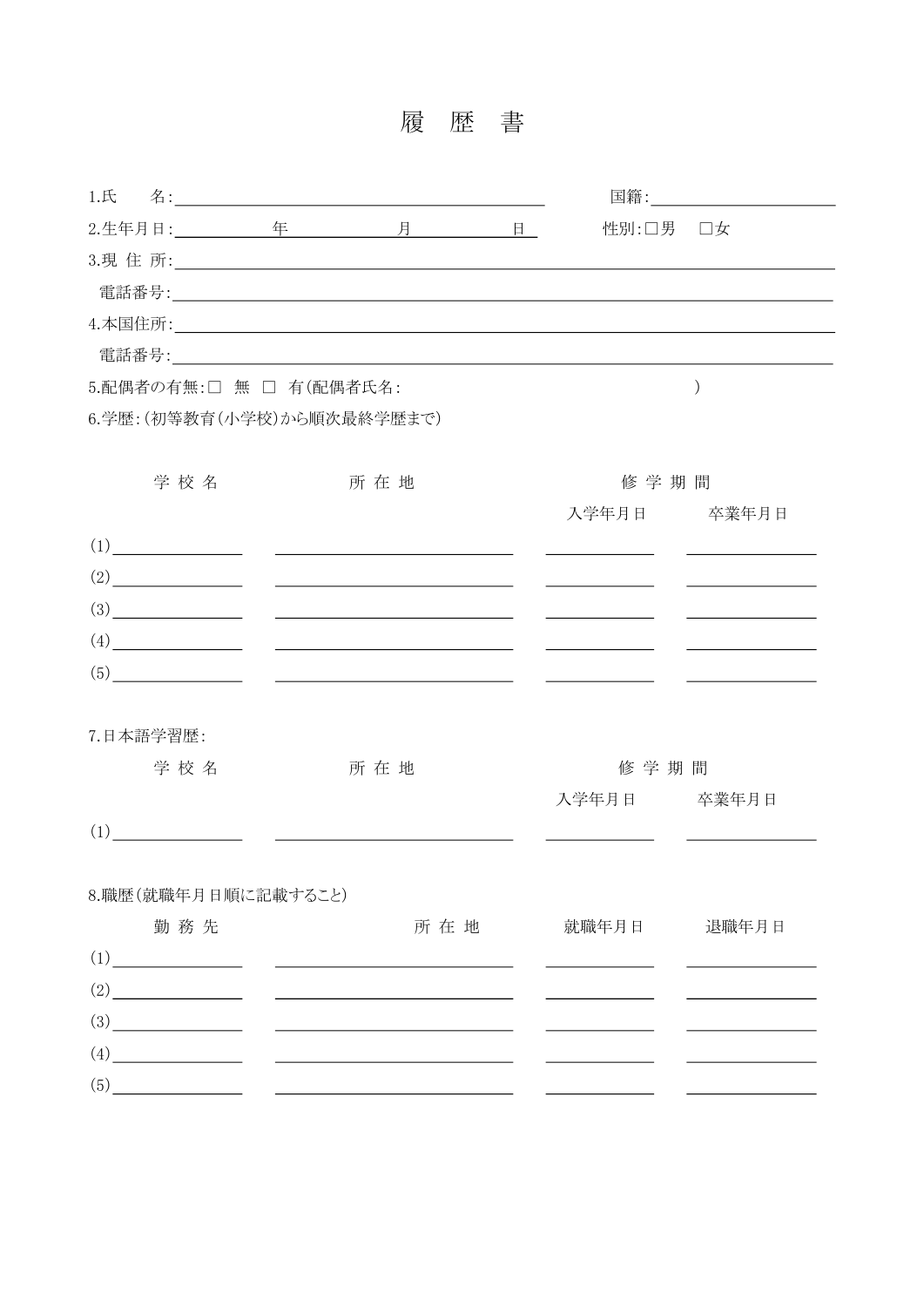| 9.留学理由: |  |
|---------|--|

| 10.修了後の予定:                                                                                                     |  |
|----------------------------------------------------------------------------------------------------------------|--|
| 進学希望・就職希望・事業経営希望・その他                                                                                           |  |
|                                                                                                                |  |
|                                                                                                                |  |
| (2) 就職予定先名称: 2000年 2000年 2000年 2000年 2000年 2000年 2000年 2000年 2000年 2000年 2000年 2000年 2000年 2000年 200           |  |
| 就職予定先住所: 2000年 2000年 第2012年 2月 11:00 12:00 12:00 12:00 12:00 12:00 12:00 12:00 12:00 12:00 12:00 12:00 12:00 1 |  |
| 事業内容                                                                                                           |  |
|                                                                                                                |  |
|                                                                                                                |  |
|                                                                                                                |  |
| 資金調達計画·方法:                                                                                                     |  |
| (4) その他                                                                                                        |  |
|                                                                                                                |  |
|                                                                                                                |  |
| 以上のことは全て事実であり、私<br><u> スターマンスコードが直筆したものです</u> 。                                                                |  |
|                                                                                                                |  |
| 作成年月日: 「「」 年 月 日                                                                                               |  |

本人署名: